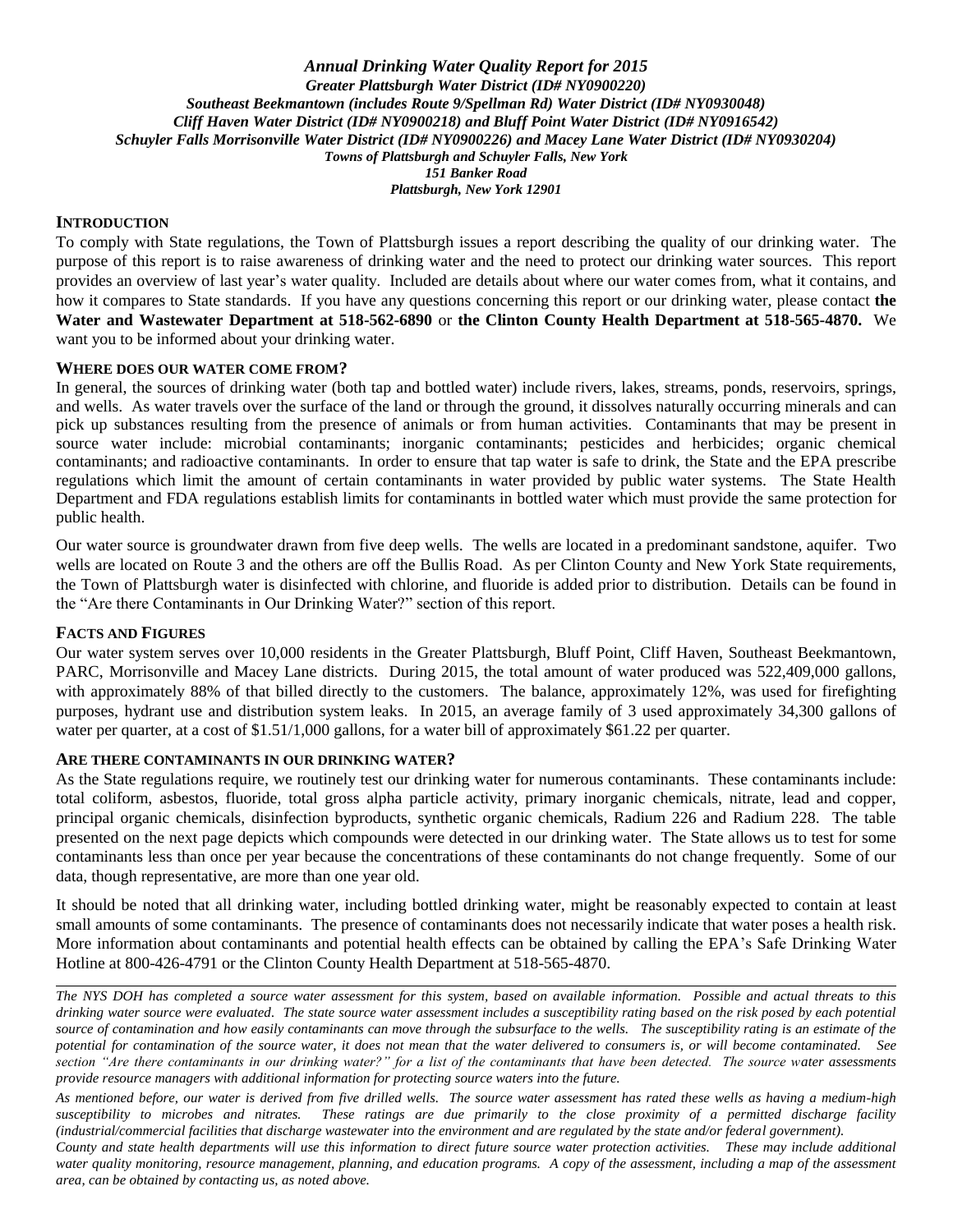## **Greater Plattsburgh and Associated Systems**

| <b>TEST RESULTS</b>                       |                  |               |               |                    |                |                |                |                                           |  |
|-------------------------------------------|------------------|---------------|---------------|--------------------|----------------|----------------|----------------|-------------------------------------------|--|
| Contaminant                               | <b>Violation</b> | <b>Sample</b> | <b>Result</b> | Range              | Unit           | <b>MCLG</b>    | <b>MCL</b>     | <b>Likely Source</b>                      |  |
|                                           | Y/N              | Date          |               | Detected/RAA       | <b>Measure</b> |                |                | of Contamination                          |  |
| <b>Disinfection Byproducts</b>            |                  |               |               |                    |                |                |                |                                           |  |
| <b>Total Trihalomethanes</b>              |                  |               |               |                    |                |                |                | By-product of drinking water              |  |
| Greater Plattsburgh                       | N                | 7/15/15       | 4.4           |                    | $\text{ug/L}$  | NA             | 80             | chlorination needed to kill harmful       |  |
| Cliff Haven                               | N                | 8/19/15       | 4.9           |                    |                |                |                | organisms                                 |  |
| Macey Lane                                | $\mathbf N$      | 7/15/15       | 2.3           |                    |                |                |                |                                           |  |
| <b>Inorganic Contaminants</b>             |                  |               |               |                    |                |                |                |                                           |  |
| Fluoride $(a)$                            |                  |               | 0.6           | $0.2 - 1.3$        |                | $\overline{4}$ | 2.2            | Water additive that promotes strong       |  |
| Greater Plattsburgh                       | $\mathbf N$      | Monthly       |               |                    | $mg/L$         |                |                | teeth; Erosion of natural deposits        |  |
| <b>Nitrate</b>                            |                  |               |               |                    |                |                |                | Runoff from fertilizer use; Leaching      |  |
| Greater Plattsburgh                       | N                | 1/14/15       | 0.22          |                    | mg/L           | 10             | 10             | from septic tanks, sewage; Erosion of     |  |
|                                           |                  |               |               |                    |                |                |                | natural deposits                          |  |
| Lead $(c)$                                |                  |               |               |                    |                |                |                |                                           |  |
| Greater Plattsburgh (b)                   | N                | 9/15/15       | 1.0           | $< 1.0$ to 2.0     |                |                |                |                                           |  |
| $90th$ percentile of 30 samples           |                  |               |               |                    |                |                |                |                                           |  |
| Morrisonville(Schuyler Falls)(f)          | Y                | 9/15/15       | 18.0          | $< 1.0$ to 31.0    |                |                |                | Corrosion of household plumbing           |  |
| $90th$ percentile of 10 samples           |                  |               |               |                    | $\text{ug/L}$  | <b>NA</b>      | $AI = 15$      | systems; Erosion of natural deposits      |  |
| Macey Lane $(b)$                          | N                | 9/15/15       | 1.0           | $< 1.0$ to $< 1.0$ |                |                |                |                                           |  |
| 90 <sup>th</sup> percentile of 5 samples  |                  |               |               |                    |                |                |                |                                           |  |
| PARC $(g)$                                | N                | 8/22/12       | 4.0           | $< 1.0$ to 6.0     |                |                |                |                                           |  |
| 90 <sup>th</sup> percentile of 5 samples  |                  |               |               |                    |                |                |                |                                           |  |
| Copper $(c)$                              |                  |               |               |                    |                |                |                |                                           |  |
| Greater Plattsburgh (b)                   | $\mathbf N$      | 9/15/15       | 0.12          | <0.020 to $0.27$   |                |                |                |                                           |  |
| 90 <sup>th</sup> percentile of 30 samples |                  |               |               |                    |                |                |                |                                           |  |
| Morrisonville(Schuyler Falls)             | N                | 9/15/15       | 0.28          | 0.033 to 0.49      |                |                |                | Corrosion of household plumbing           |  |
| $90th$ percentile of 10 samples           |                  |               |               |                    | mg/L           | 1.3            | $AI = 1.3$     | systems; Erosion of natural deposits      |  |
| Macey Lane $(b)$                          | N                | 9/15/15       | 0.0465        | 0.033 to 0.047     |                |                |                |                                           |  |
| $90th$ percentile of 5 samples            |                  |               |               |                    |                |                |                |                                           |  |
| PARC(g)                                   | N                | 8/22/12       | 0.405         | 0.063 to 0.48      |                |                |                |                                           |  |
| $90th$ percentile of 5 samples            |                  |               |               |                    |                |                |                |                                           |  |
| <b>Barium</b>                             |                  |               |               |                    |                |                |                | Discharge of drilling wastes; Discharge   |  |
| Greater Plattsburgh (d)                   | $\mathbf N$      | 2/10/14       | 0.005         |                    | mg/L           | $\overline{2}$ | $\overline{2}$ | from metal refineries; Erosion of natural |  |
|                                           |                  |               |               |                    |                |                |                | deposits                                  |  |
| Radiologicals <sup>e</sup>                |                  |               |               |                    |                |                |                |                                           |  |
| Gross Alpha (d)                           | N                | 2/10/14       | 2.30          |                    | pCi/l          | 15             | 15             |                                           |  |
| Radium 226 $(d)$                          |                  |               | 0.07          |                    |                |                |                | Erosion of natural deposits               |  |
| Radium 228 $(d)$                          |                  |               | $-0.83$       |                    |                |                |                |                                           |  |
|                                           |                  |               |               |                    |                |                |                |                                           |  |

#### **NOTES:**

*a.* The result is the average for the year 2015.

*b.* The action levels for lead and copper were not exceeded at the test sites.

 $c$ . The result represents the 90<sup>th</sup> percentile of the sites tested. A percentile is a value on a scale of 100 that indicates the percent of a distribution that is equal to or below it. The 90<sup>th</sup> percentile is equal to or greater than 90% of the lead and/or copper values detected in our water system. Ten samples were collected in the Morrisonville water system and the 90<sup>th</sup> percentile was the second highest value. Five samples were collected in the Macey Lane water system and the  $90<sup>th</sup>$  percentile was an average of the fourth and fifth highest values. Thirty samples were collected in Greater Plattsburgh and the  $90<sup>th</sup>$  percentile was the fourth highest value.

- *d.* The State allows us to monitor for some contaminants less than once per year because the concentrations of these contaminants do not change frequently. Some of our data, though representative, are more than a year old.
- *e.* Synthetic Organic Contaminant and Radiological samples are taken at the entry point into the Greater Plattsburgh water system.
- *f.* Two samples collected in the Morrisonville Water District exceeded the action limit for lead.
- *g.* The Lead and Copper analysis for the PARC water district was not conducted in 2015. Results listed are from 2012.

#### **DEFINITIONS:**

*Maximum Contaminant Level* **(**MCL): The highest level of a contaminant that is allowed in drinking water. MCLs are set as close to the MCLGs as feasible. *Maximum Contaminant Level Goal* (MCLG): The level of a contaminant in drinking water below which there is no known or expected risk to health. MCLGs allow for a margin of safety.

*Maximum Residual Disinfectant Level* (MRDL): The highest level of a disinfectant allowed in drinking water. There is convincing evidence that addition of a disinfectant is necessary for control of microbial contaminants.

*Maximum Residual Disinfectant Level Goal* (MRDLG): The level of a drinking water disinfectant below which there is no known or expected risk to health. MRDLGs do not reflect the benefits of the use of disinfectants to control microbial contamination.

*Action Level* **(**AL): The concentration of a contaminant, which, if exceeded, triggers treatment or other requirements, which a water system must follow.

*Treatment Technique* (TT): A required process intended to reduce the level of a contaminant in drinking water.

*Non-Detects* (ND): Laboratory analysis indicates that the constituent is not present.

*Milligrams per liter* (mg/l): Corresponds to one part of liquid in one million parts of liquid (parts per million - ppm).

*Micrograms per liter* (ug/l): Corresponds to one part of liquid in one billion parts of liquid (parts per billion - ppb).

*Picocuries per liter* (pCi/L): A measure of the radioactivity in water.

*RAA:* Running annual average

*BRL*: Below reportable level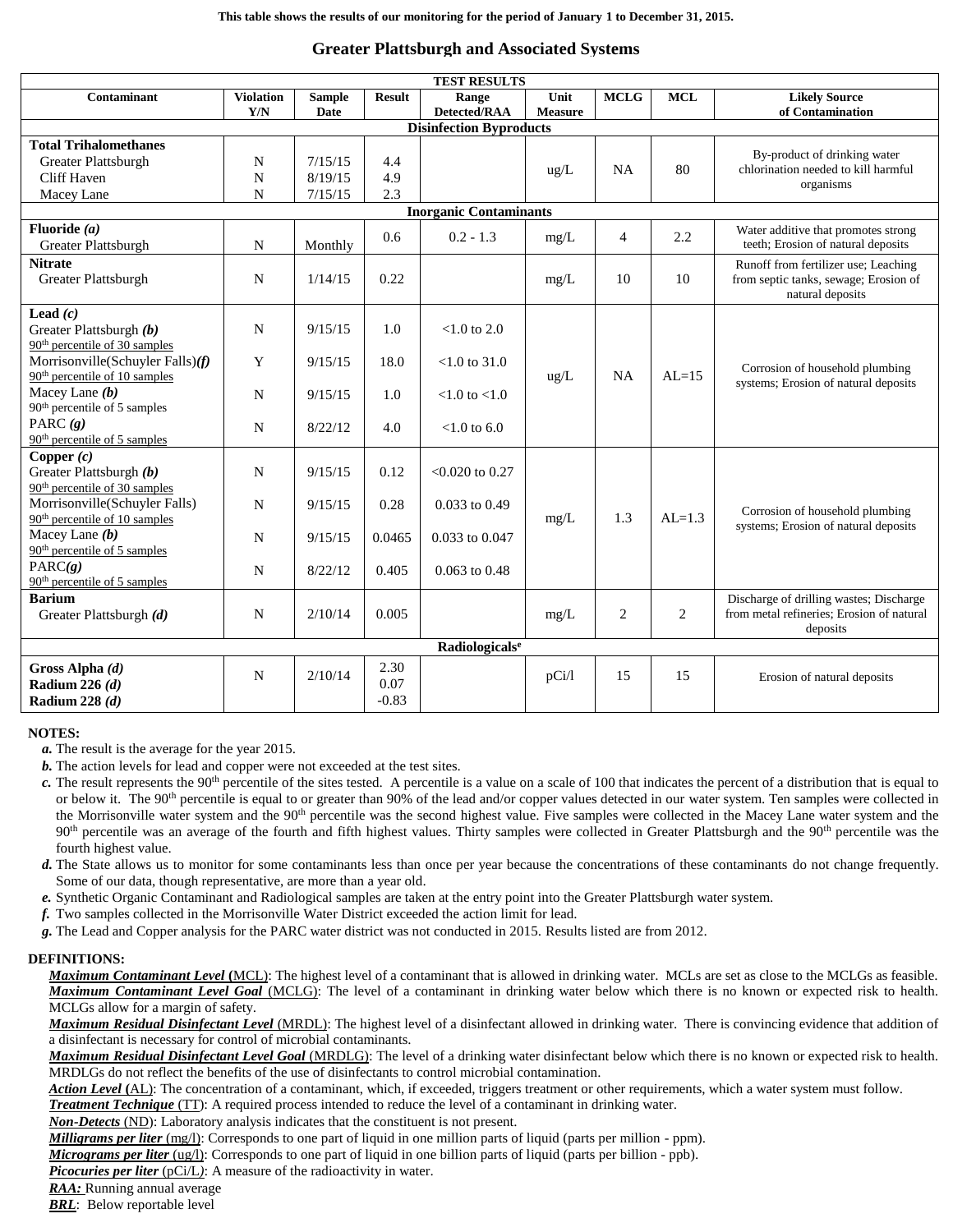### **WHAT DOES THIS INFORMATION MEAN?**

Water quality for the Greater Plattsburgh Water District has always been of exceptional quality. Water quality of all wells meets current Health Department requirements. The Town collects ten monthly samples in Greater Plattsburgh, two in Morrisonville, one in each Southeast Beekmantown, Bluff Point and Cliff Haven for total coliform and *E. coli* analysis. In addition, one quarterly sample is collected from PARC and Macey Lane. We have learned through our testing that some contaminants have been detected; however, these contaminants were detected below the level allowed by the State.

*If present, an elevated level of lead can cause serious health problems, especially for pregnant women and young children. Lead in drinking water is primarily from materials and components associated with the service lines and home plumbing. The Town of Plattsburgh is responsible for providing high quality drinking water, but cannot control the variety of materials used in plumbing components. When your water has been sitting for several hours, you can minimize the potential for lead exposure by flushing your tap for up to 2 minutes before using the water for drinking and cooking. If you are concerned about lead in your water, you may wish to have your water tested. Information on lead in drinking water, testing methods and steps you can take to minimize exposure is available from the Safe Drinking Water Hotline or at [http://www.epa.gov/safewater/lead.](http://www.epa.gov/safewater/lead)*

# **IS OUR WATER SYSTEM MEETING OTHER RULES THAT GOVERN OPERATIONS?**

We are required to monitor our drinking water for specific contaminants on a regular basis. Results of regular monitoring are an indicator of whether or not our drinking water meets health standards. The Lead and Copper analysis for the PARC water district was not conducted in 2015. Our system was in compliance with all other applicable State drinking water operating, monitoring and reporting requirements.

In this reporting period, the Greater Plattsburgh Water District experienced incidents requiring "Boil Water" notices. None of these incidents were a result of system contamination, but were issued as precautions due to system leaks, breaks or pressure reductions. The dates and reasons for these notifications are as follows:

| $\mathbf{1}$ | January 17, 2015  | Water main break               | Follow up samples negative | Greater Plattsburgh WD                    |
|--------------|-------------------|--------------------------------|----------------------------|-------------------------------------------|
| 2            | January 27, 2015  | Water main break               | Follow up samples negative | Greater Plattsburgh WD                    |
| 3            | January 31, 2015  | Water main break               | Follow up samples negative | Greater Plattsburgh WD                    |
| 4            | February 22, 2015 | Water main break               | Follow up samples negative | <b>Bluff Point WD</b>                     |
| 5            | February 23, 2015 | Water main break               | Follow up samples negative | Greater Plattsburgh WD                    |
| 6            | March 30, 2015    | Valve repair                   | Follow up samples negative | PARC WD                                   |
| 7            | April 15, 2015    | Water main break               | Follow up samples negative | Greater Plattsburgh WD                    |
| $8\,$        | April 16, 2015    | Valve break                    | Follow up samples negative | PARC WD                                   |
| 9            | April 17, 2015    | Valve leak                     | Follow up samples negative | PARC WD                                   |
| 10           | April 23, 2015    | Leaking valve                  | Follow up samples negative | Greater Plattsburgh WD                    |
| 11           | April 27, 2015    | Valve repair                   | Follow up samples negative | Morrisonville WD                          |
| 12           | May 4, 2015       | Lost pressure/repairs          | Follow up samples negative | Morrisonville WD                          |
| 13           | May 7, 2015       | Water main break               | Follow up samples negative | Greater Plattsburgh WD                    |
| 14           | May 20, 2015      | Lost pressure/repairs          | Follow up samples negative | Morrisonville WD                          |
| 15           | May 26, 2015      | Lost pressure/repairs          | Follow up samples negative | Morrisonville WD                          |
| 16           | June 29, 2015     | Water line repair/construction | Follow up samples negative | Greater Plattsburgh WD                    |
| 17           | July 17, 2015     | Water line repair/construction | Follow up samples negative | <b>Bluff Point WD</b>                     |
| 18           | July 29, 2015     | Lost pressure/repairs          | Follow up samples negative | Greater Plattsburgh WD / Morrisonville WD |
| 19           | July 30, 2015     | Lost pressure/repairs          | Follow up samples negative | Greater Plattsburgh WD                    |
| 20           | August 12, 2015   | Lost pressure/repairs          | Follow up samples negative | Greater Plattsburgh WD                    |
| 21           | August 27, 2015   | Lost pressure                  | Follow up samples negative | Greater Plattsburgh WD                    |
| 22           | September 4, 2015 | Lost pressure/repairs          | Follow up samples negative | Morrisonville WD                          |
| 23           | October 20, 2015  | Main line valve repair         | Follow up samples negative | Southeast Beekmantown WD                  |
| 24           | November 4, 2015  | Water main break               | Follow up samples negative | Greater Plattsburgh WD                    |
| 25           | December 21, 2015 | Water line break               | Follow up samples negative | Greater Plattsburgh WD                    |
|              |                   |                                |                            |                                           |